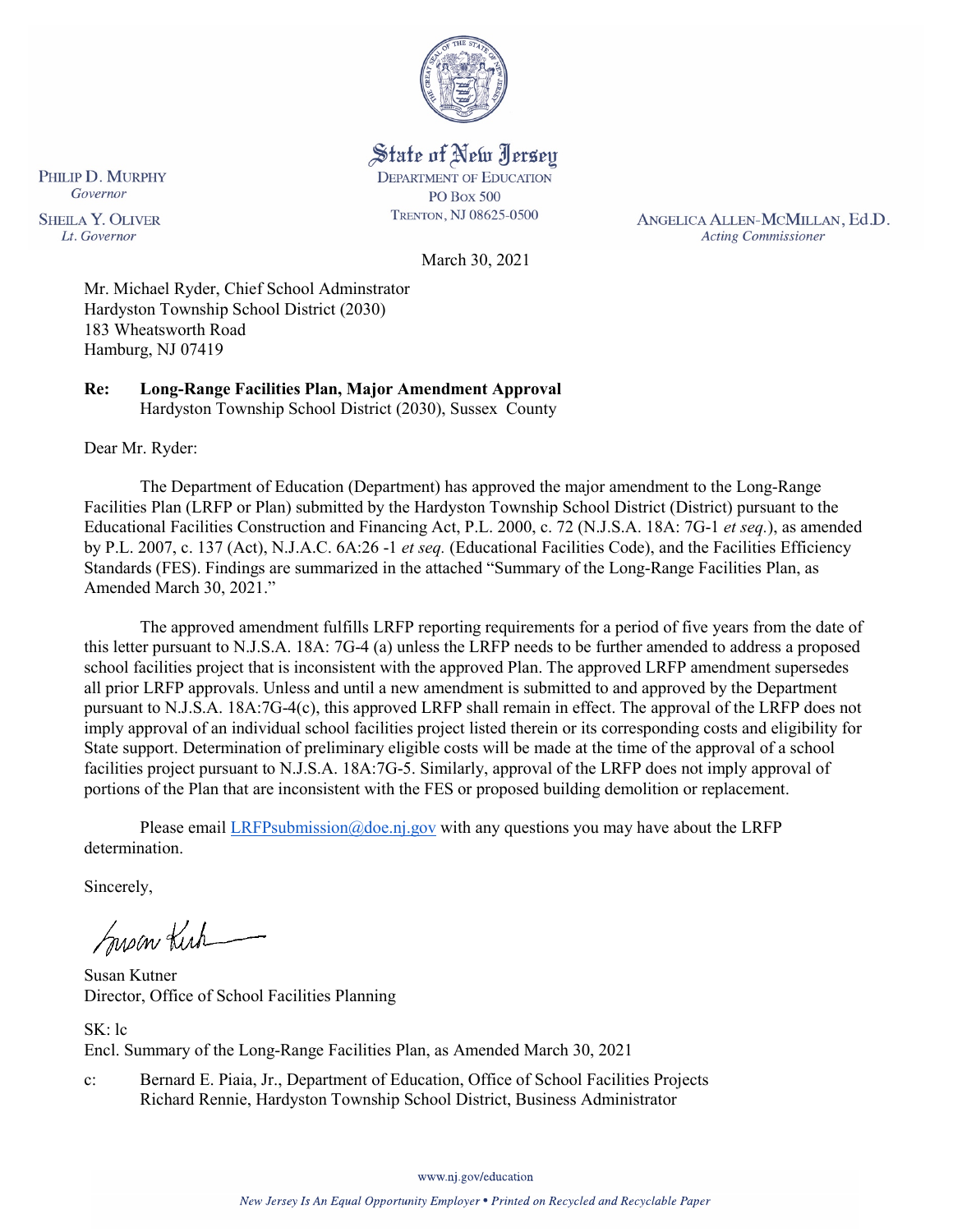# **Hardyston Township School District (2030) Summary of the Long-Range Facilities Plan, as Amended March 30, 2021**

The Department of Education (Department) has completed its review of the major amendment to the Long-Range Facilities Plan (LRFP or Plan) submitted by the Hardyston Township School District (District) pursuant to the Educational Facilities Construction and Financing Act, P.L. 2000, c. 72 (N.J.S.A. 18A: 7G-1 *et seq.*), as amended by P.L. 2007, c. 137 (Act), N.J.A.C. 6A:26-1 et seq. (Educational Facilities Code), and the Facilities Efficiency Standards (FES).

The following provides a summary of the District's approved amended LRFP. The summary is based on the standards set forth in the Act, the Educational Facilities Code, the FES, District-reported information in the Department's LRFP reporting system, and supporting documentation. The referenced reports in *italic* text are standard reports available on the Department's LRFP website.

### **1. Inventory Overview**

The District is classified as a Regular Operating District (ROD) for funding purposes. It provides services for students in grades PK-8.

The District identified existing and proposed schools, sites, buildings, rooms, and site amenities in its LRFP. Table 1 lists the number of existing and proposed district schools, sites, and buildings. Detailed information can be found in the *School Asset Inventory Report* and the *Site Asset Inventory Report.*

**As directed by the Department, school facilities projects that have received initial approval by the Department and have been approved by the voters, if applicable, are represented as "existing" in the LRFP.** Approved projects that include new construction and/or the reconfiguration/reassignment of existing program space are as follows: n/a.

| Category                                     | <b>Existing</b> | <b>Proposed</b> |
|----------------------------------------------|-----------------|-----------------|
| Number of Schools (assigned DOE school code) |                 |                 |
| Number of School Buildings <sup>1</sup>      |                 |                 |
| Number of Non-School Buildings <sup>2</sup>  |                 |                 |
| Number of Vacant Buildings                   |                 |                 |
| Number of Sites                              |                 |                 |

### **Table 1: Number of Schools, School Buildings, and Sites**

Based on the existing facilities inventory submitted by the District:

- Schools using leased buildings (short or long-term):  $n/a$
- Schools using temporary classroom units (TCUs), excluding TCUs supporting construction: n/a
- Vacant/unassigned school buildings:  $n/a$

 $\overline{a}$ 

<span id="page-1-1"></span><span id="page-1-0"></span>*<sup>1</sup>* Includes district-owned buildings and long-term leases serving students in district-operated programs

<sup>&</sup>lt;sup>2</sup> Includes occupied district-owned buildings not associated with a school, such as administrative buildings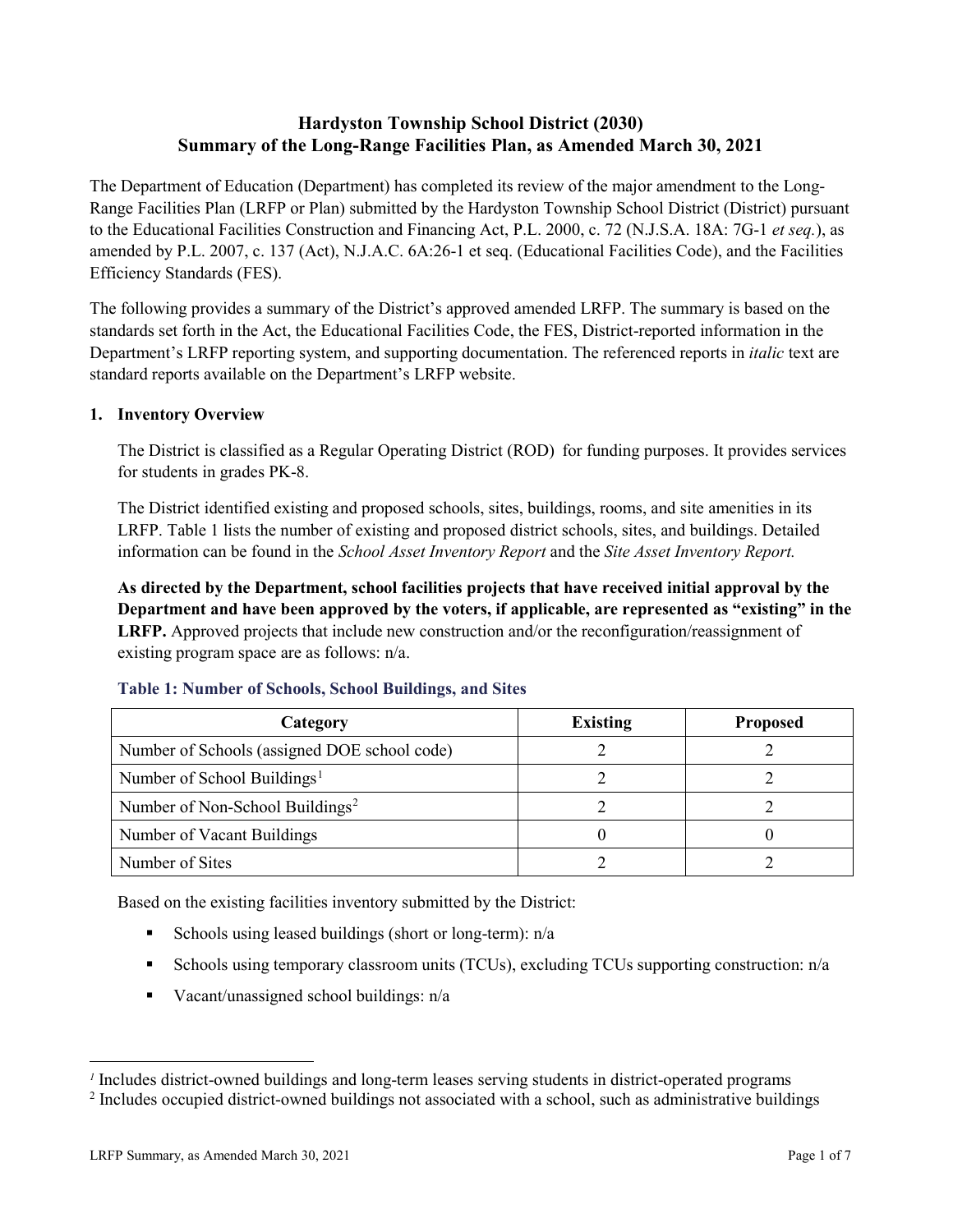Findings:

The Department has determined that the proposed inventory is adequate for approval of the District's LRFP amendment. However, the LRFP determination does not imply approval of an individual school facilities project listed within the LRFP; the District must submit individual project applications for project approval.

# **2. District Enrollments**

The District determined the number of students, or "proposed enrollments," to be accommodated for LRFP planning purposes on a district-wide basis and in each school.

The Department minimally requires the submission of a standard cohort-survival projection using historic enrollment data from the Application for School State Aid (ASSA) or NJ Smart. The cohort-survival method projection method forecasts future students based upon the survival of the existing student population as it moves from grade to grade. A survival ratio of less than 1.00 indicates a loss of students, while a survival ratio of more than 1.00 indicates the class size is increasing. For example, if a survival ratio tracking first to second grade is computed to be 1.05, the grade size is increasing by 5% from one year to the next. The cohort-survival projection methodology works well for communities with stable demographic conditions. Atypical events impacting housing or enrollments, such as an economic downturn that halts new housing construction or the opening of a charter or private school, typically makes a cohort-survival projection less reliable.

### **Proposed enrollments are based on a standard cohort-survival enrollment projection.**

Adequate supporting documentation was submitted to the Department to justify the proposed enrollments. Table 2 provides a comparison of existing and projected enrollments. All totals include special education students.

|                              | <b>Existing Enrollments</b> | <b>District Proposed Enrollments</b> |
|------------------------------|-----------------------------|--------------------------------------|
| <b>Grades</b>                | 2019-2020                   | 2024-2025                            |
| PK (excl. private providers) | 38                          | 32                                   |
| Grades K to 5                | 386                         | 303                                  |
| Grades 6 to 8                | 238                         | 183                                  |
| Grades 9 to 12               |                             |                                      |
| <b>Totals PK to 12</b>       | 662                         | 518                                  |

# **Table 2: Enrollments**

Findings:

The Department has determined the District's proposed enrollments to be acceptable for approval of the District's LRFP amendment. The Department will require a current enrollment projection at the time an application for a school facilities project is submitted incorporating the District's most recent enrollments in order to verify that the LRFP's planned capacity is appropriate for the updated enrollments.

# **3. District Practices Capacity**

Based on information provided in the room inventories, District Practices Capacity was calculated for each school building to determine whether adequate capacity is proposed for the projected enrollments based on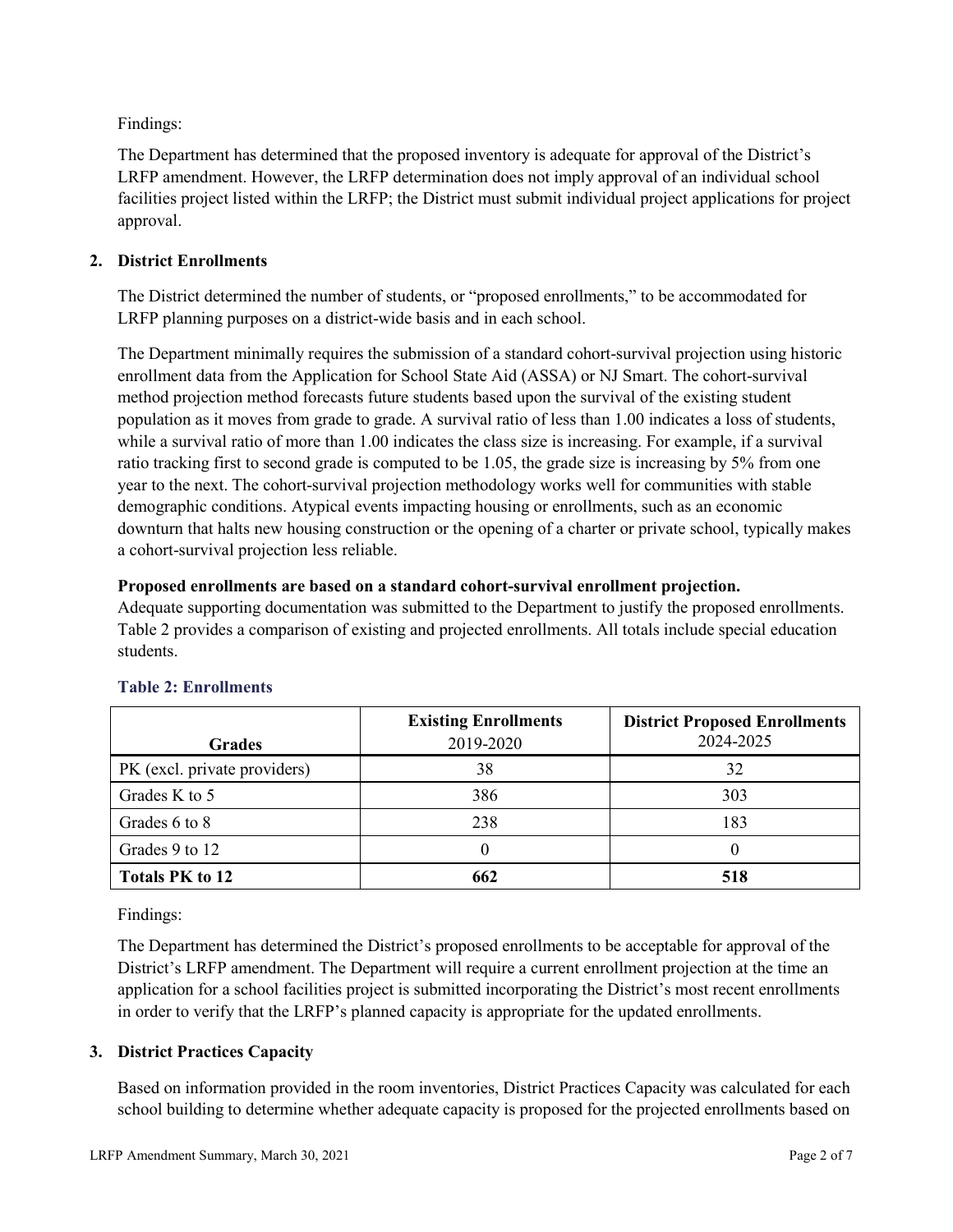district scheduling and class size practices. The capacity totals assume instructional buildings can be fully utilized regardless of school sending areas, transportation, and other operational issues. The calculations only consider district-owned buildings and long-term leases; short term leases and temporary buildings are excluded. **A capacity utilization factor of 90% for classrooms serving grades K-8 and 85% for classrooms serving grades 9-12 is applied in accordance with the FES.** No capacity utilization factor is applied to preschool classrooms.

In certain cases, districts may achieve adequate District Practices Capacity to accommodate enrollments but provide inadequate square feet per student in accordance with the FES, resulting in educational adequacy issues and "Unhoused Students." Unhoused students are considered in the "Functional Capacity" calculations used to determine potential State support for school facilities projects and are analyzed in Section 4.

Table 3 provides a summary of proposed enrollments and existing and proposed District-wide capacities. Detailed information can be found in the LRFP website reports titled *FES and District Practices Capacity Report, Existing Rooms Inventory Report, and Proposed Rooms Inventory Report.*

| <b>Grades</b>              | <b>Proposed</b><br><b>Enrollments</b> | <b>Existing</b><br><b>District</b><br><b>Practices</b><br>Capacity | <b>Existing</b><br>Deviation* | <b>Proposed</b><br><b>District</b><br><b>Practices</b><br>Capacity | <b>Proposed</b><br>Deviation* |
|----------------------------|---------------------------------------|--------------------------------------------------------------------|-------------------------------|--------------------------------------------------------------------|-------------------------------|
| Elementary ( $PK$ to 5)    | 335                                   | 321.80                                                             | $-13.20$                      | 321.80                                                             | $-13.20$                      |
| Middle $(6 \text{ to } 8)$ | 183                                   | 182.70                                                             | $-0.30$                       | 182.70                                                             | $-0.30$                       |
| High $(9 \text{ to } 12)$  | 0                                     | 0.00                                                               | 0.00                          | 0.00                                                               | 0.00                          |
| <b>District Totals</b>     | 518                                   | 504.50                                                             | $-13.50$                      | 504.50                                                             | $-13.50$                      |

# **Table 3: District Practices Capacity Analysis**

*\* Positive numbers signify surplus capacity; negative numbers signify inadequate capacity. Negative values for District Practices capacity are acceptable for approval if proposed enrollments do not exceed 100% capacity utilization.*

Considerations:

- Based on the proposed enrollments and existing room inventories, the District is projected to have inadequate capacity for the following grade groups, assuming all school buildings can be fully utilized to maximum capacity: n/a
- Adequate justification has been provided by the District if the proposed capacity for a school significantly deviates from the proposed enrollments. Generally, surplus capacity is acceptable for LRFP approval if additional capacity is not proposed through new construction.

# Findings:

The Department has determined that proposed District capacity, in accordance with the proposed enrollments, is adequate for approval of the District's LRFP amendment. The Department will require a current enrollment projection at the time an application for a school facilities project is submitted, incorporating the District's most recent Fall Enrollment Report, in order to verify that the LRFP's planned capacity meets the District's updated enrollments.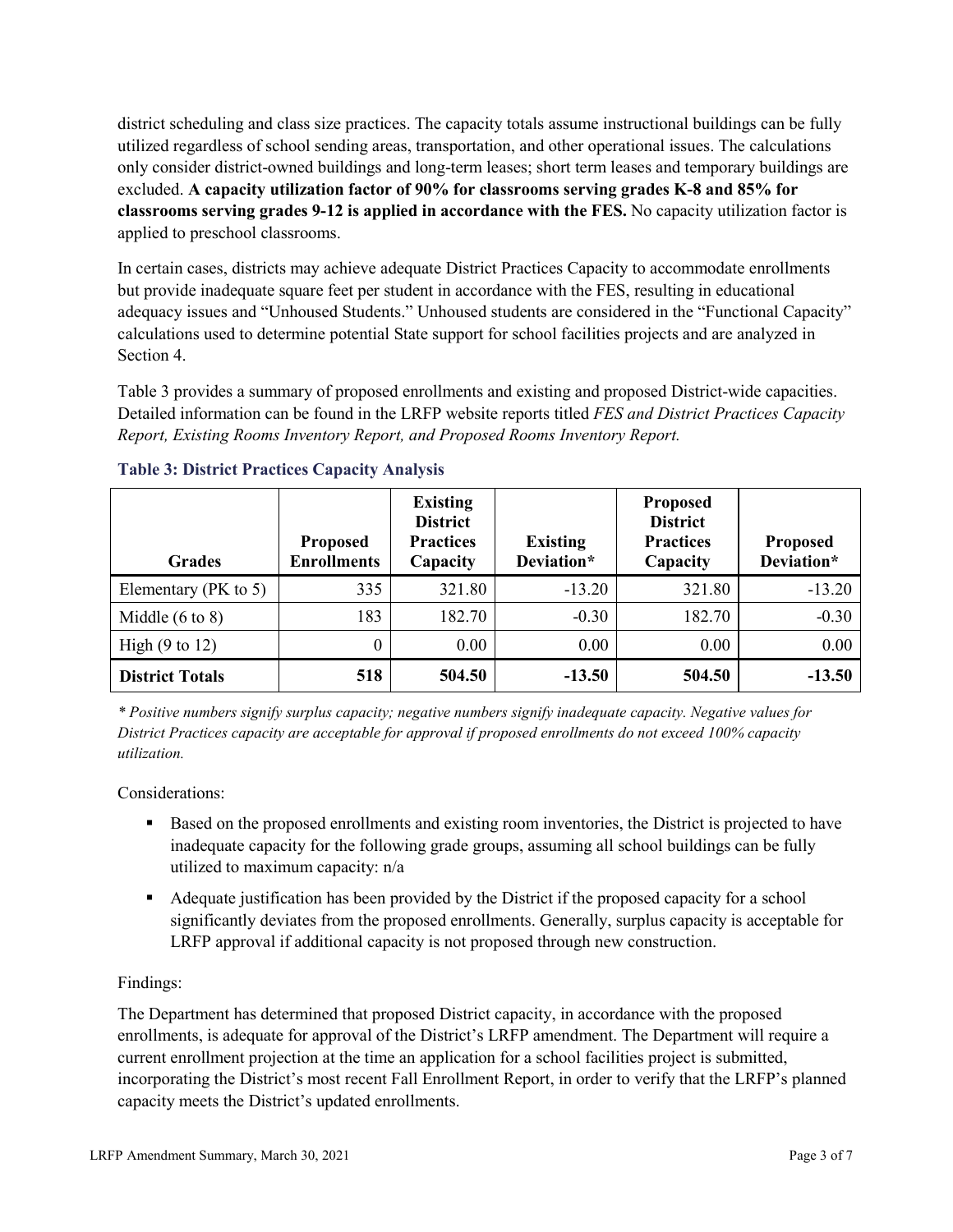### **4. New Construction Funding Eligibility**

*Functional Capacity* was calculated and compared to the proposed enrollments to provide a **preliminary estimate** of Unhoused Students and new construction funding eligibility. **A final determination will be made at the time of project application approval.**

*Functional Capacity* is the adjusted gross square footage of a school building *(total gross square feet minus excluded space)* divided by the minimum area allowance per full-time equivalent student for the grade level contained therein. *Unhoused Students* is the number of students projected to be enrolled in the District that exceeds the Functional Capacity of the District's schools pursuant to N.J.A.C. 6A:26-2.2(c). *Excluded Square Feet* includes (1) square footage exceeding the FES for any pre-kindergarten, kindergarten, general education, or self-contained special education classroom; (2) grossing factor square footage *(corridors, stairs, mechanical rooms, etc.)* that exceeds the FES allowance, and (3) square feet proposed to be demolished or discontinued from use. Excluded square feet may be revised during the review process for individual school facilities projects.

Table 4 provides a preliminary assessment of the Functional Capacity, Unhoused Students, and Estimated Maximum Approved Area for Unhoused Students for each FES grade group. The calculations exclude temporary facilities and short-term leased buildings. School buildings proposed for whole or partial demolition or reassignment to a non-school use are excluded from the calculations pending project application review. If a building is proposed to be reassigned to a different school, the square footage is applied to the proposed grades after reassignment. Buildings that are not assigned to a school are excluded from the calculations. In addition, only preschool students eligible for state funding (former ECPA students) are included. Detailed information concerning the calculations can be found in the *Functional Capacity and Unhoused Students Report* and the *Excluded Square Footage Report.*

| Category                                     | PK/K to 5 | 6 to 8 | 9 to 12  | <b>Total</b> |
|----------------------------------------------|-----------|--------|----------|--------------|
| Eligible PK /K-12 Proposed Enrollments       | 335       | 183    | 0        |              |
| FES Area Allowance (SF/student)              | 125.00    | 134.00 | 151.00   |              |
| <b>Prior to Completion of Proposed Work:</b> |           |        |          |              |
| <b>Existing Gross Square Feet</b>            | 67,242    | 73,139 | $\theta$ | 140,381      |
| <b>Adjusted Gross Square Feet</b>            | 66,010    | 71,542 | $\theta$ | 137,552      |
| <b>Adjusted Functional Capacity</b>          | 528.08    | 533.89 | 0.00     |              |
| <b>Unhoused Students</b>                     | 0.00      | 000    | 0.00     |              |
| Est. Max. Area for Unhoused Students         | 0.00      | 0.00   | 0.00     |              |
| <b>After Completion of Proposed Work:</b>    |           |        |          |              |
| Gross Square Feet                            | 67,242    | 73,139 | $\theta$ | 140,381      |
| New Gross Square Feet                        | $\Omega$  | 0      | $\Omega$ | $\theta$     |
| <b>Adjusted Gross Square Feet</b>            | 66,010    | 71,542 | $\Omega$ | 137,552      |
| <b>Functional Capacity</b>                   | 528.08    | 533.89 | 0.00     |              |
| <b>Unhoused Students after Construction</b>  | 0.00      | 0.00   | 0.00     |              |
| Est. Max. Area Remaining                     | 0.00      | 0.00   | 0.00     |              |

### **Table 4: Estimated Maximum Approved Area for Unhoused Students**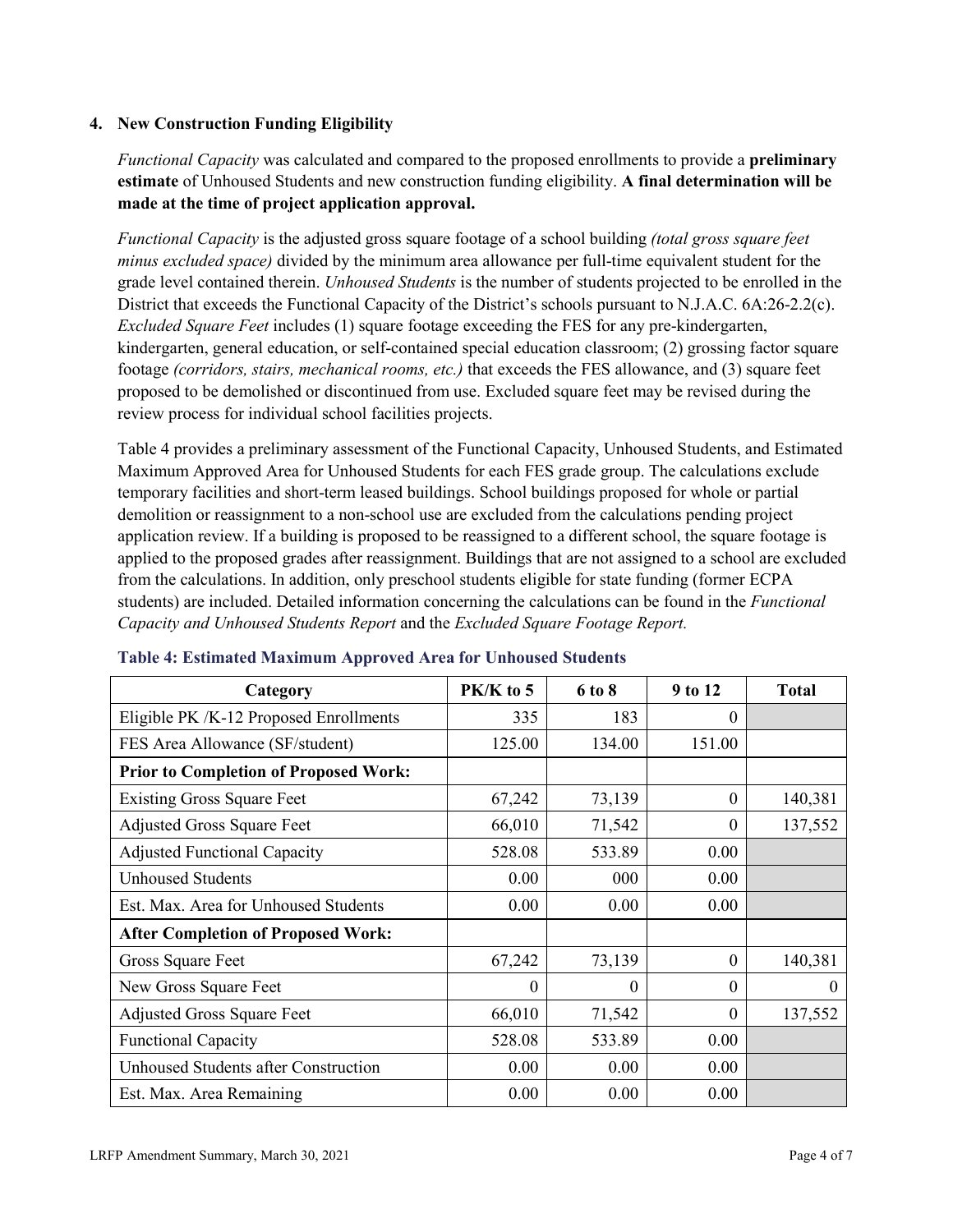Facilities used for non-instructional or non-educational purposes are ineligible for State support under the Act. However, projects for such facilities shall be reviewed by the Department to determine whether they are consistent with the District's LRFP and whether the facility, if it is to house students (full or part time) conforms to educational adequacy requirements. These projects shall conform to all applicable statutes and regulations.

Estimated costs represented in the LRFP by the District are for capital planning purposes only. The estimates are not intended to represent preliminary eligible costs or final eligible costs of approved school facilities projects.

Considerations:

- The District does not have approved projects pending completion, as noted in Section 1, that impact the Functional Capacity calculations.
- **The Functional Capacity calculations** *exclude* square feet proposed for demolition or discontinuation for the following FES grade groups and school buildings pending a feasibility study and project review: n/a.
- Based on the preliminary assessment, the District has Unhoused Students prior to the completion of proposed work for the following FES grade groups: n/a.
- New construction is proposed for the following FES grade groups: n/a.
- Proposed new construction exceeds the estimated maximum area allowance for Unhoused Students prior to the completion of the proposed work for the following grade groups: n/a.
- The District, based on the preliminary LRFP assessment, will not have Unhoused Students after completion of the proposed LRFP work. If the District is projected to have Unhoused Students, adequate justification has been provided to confirm educational adequacy in accordance with Section 6 of this determination.

# Findings:

Functional Capacity and Unhoused Students calculated in the LRFP are preliminary estimates. Preliminary Eligible Costs (PEC) and Final Eligible Costs (FEC) will be included in the review process for specific school facilities projects. A feasibility study undertaken by the District is required if building demolition or replacement is proposed per N.J.A.C. 6A:26-2.3(b)(10).

# **5. Proposed Work**

The District assessed program space, capacity, and physical plant deficiencies to determine corrective actions. Capital maintenance, or *"system actions,"* address physical plant deficiencies due to operational, building code, and /or life cycle issues. Inventory changes, or *"inventory actions,*" add, alter, or eliminate sites, site amenities, buildings, and/or rooms.

The Act (N.J.S.A. 18A:7G-7b) provides that all school facilities shall be deemed suitable for rehabilitation unless a pre-construction evaluation undertaken by the District demonstrates to the satisfaction of the Commissioner that the structure might pose a risk to the safety of the occupants even after rehabilitation or that rehabilitation is not cost-effective. Pursuant to N.J.A.C. 6A:26-2.3(b)(10), the Commissioner may identify school facilities for which new construction is proposed in lieu of rehabilitation for which it appears from the information presented that new construction is justified, provided, however, that for such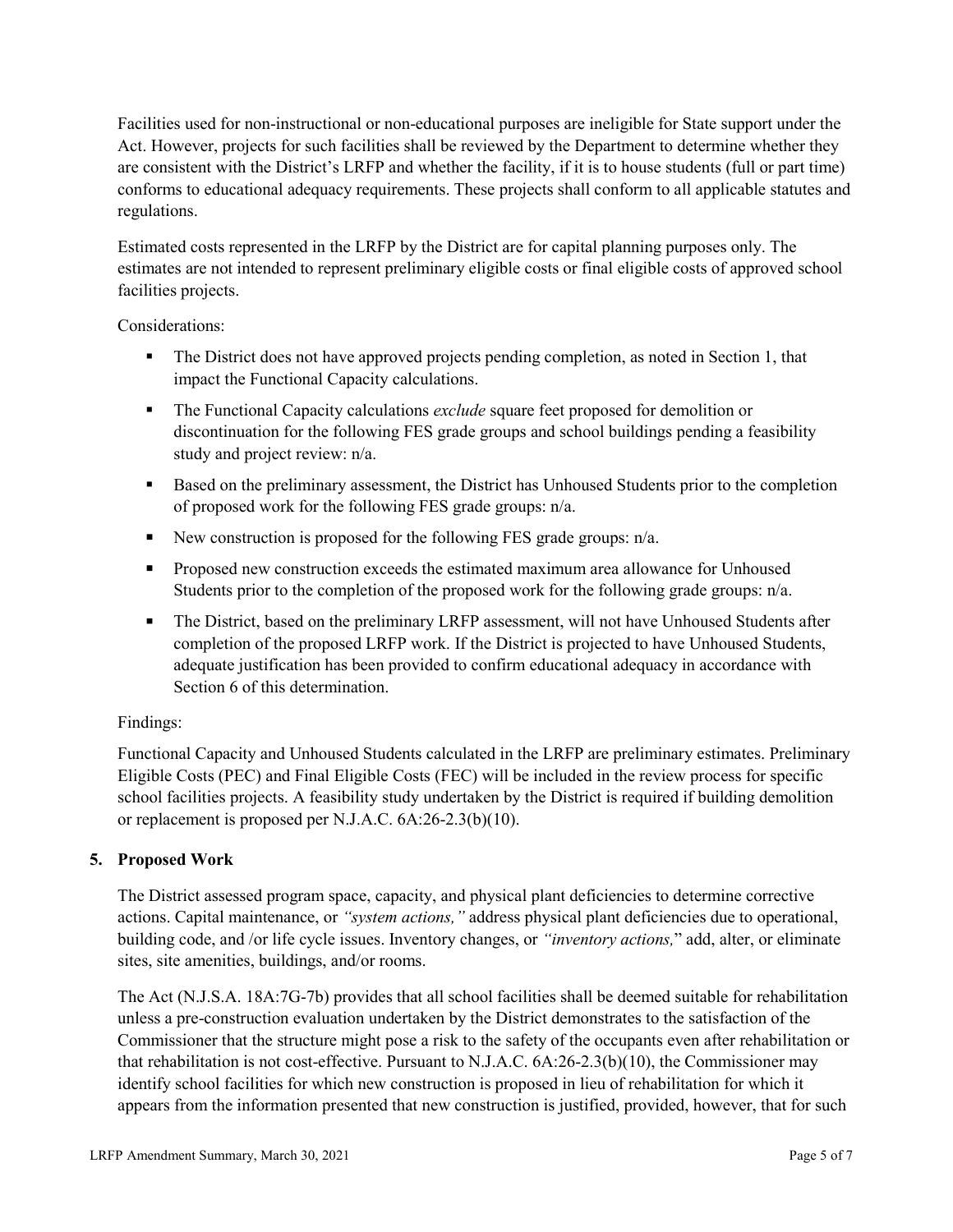school facilities so identified, the District must submit a feasibility study as part of the application for the specific school facilities project. The cost of each proposed building replacement is compared to the cost of additions or rehabilitation required to eliminate health and safety deficiencies and to achieve the District's programmatic model.

Table 5 lists the scope of work proposed for each school based on the building(s) serving their student population. Proposed inventory changes are described in the LRFP website reports titled *"School Asset Inventory Report and "Proposed Room Inventory Report."* Information concerning proposed systems work, or capital maintenance can be found in the "LRFP Systems Action Summary Report."

With the completion of the proposed work, the following schools are proposed to be eliminated:  $n/a$ ; the following schools are proposed to be added: n/a.

| <b>Proposed Scope of Work</b>                                                                  | <b>Applicable Schools</b>                                 |
|------------------------------------------------------------------------------------------------|-----------------------------------------------------------|
| <b>Renovation only</b> (no new construction)                                                   |                                                           |
| System actions only (no inventory actions)                                                     | Hardyston Elementary (050) and Haryston<br>Middle $(030)$ |
| Existing inventory actions only (no systems actions)                                           | n/a                                                       |
| Systems and inventory changes                                                                  | n/a                                                       |
| <b>New construction</b>                                                                        |                                                           |
| Building addition only (no systems actions)                                                    | n/a                                                       |
| Renovation and building addition (system, existing<br>inventory, and new construction actions) | n/a                                                       |
| New building on existing site                                                                  | n/a                                                       |
| New building on new or expanded site                                                           | n/a                                                       |
| Site and building disposal (in addition to above scopes)                                       |                                                           |
| Partial building demolition                                                                    | n/a                                                       |
| Whole building demolition                                                                      | n/a                                                       |
| Site and building disposal or discontinuation of use                                           | n/a                                                       |

### **Table 5: School Building Scope of Work**

Findings:

The Department has determined that the proposed work is adequate for approval of the District's LRFP amendment. However, Department approval of proposed work in the LRFP does not imply the District may proceed with a school facilities project. The District must submit individual project applications with cost estimates for Department project approval. Both school facilities project approval and other capital project review require consistency with the District's approved LRFP.

# **6. Proposed Room Inventories and the Facilities Efficiency Standards**

The District's proposed school buildings were evaluated to assess general educational adequacy in terms of compliance with the FES area allowance pursuant to N.J.A.C. 6A:26-2.2 and 2.3.